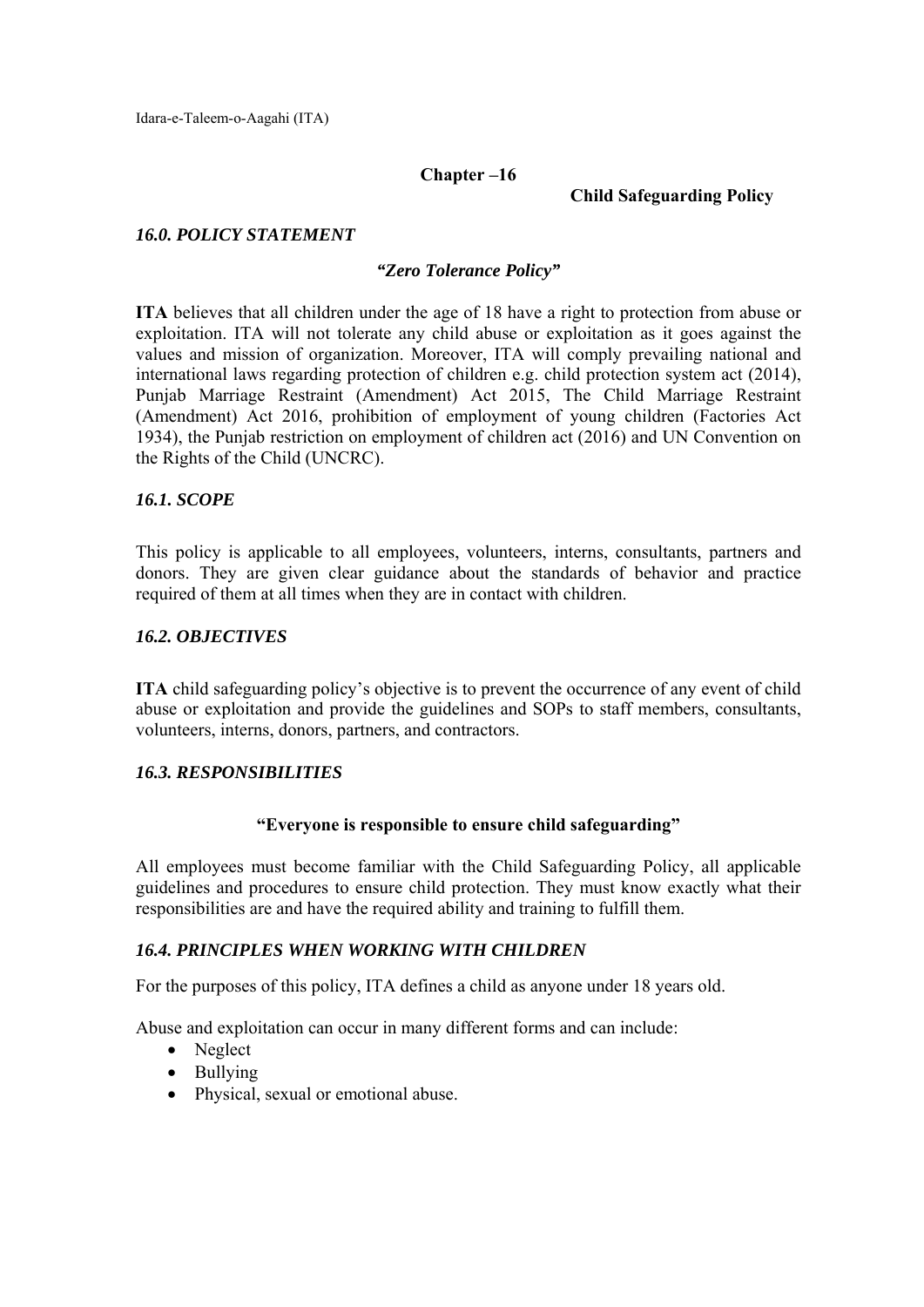# **16.4.1. ANYONE WORKING IN OR ON BEHALF OF ITA MUST NOT AT ANY TIME:**

- Hit or otherwise physically assault or physically abuse children
- Have sexual intercourse, or engage in any sexual activity, with anyone under 18 years of age, regardless of the age of consent locally or child consent due to any compensation offered against this favor. Mistaken belief in the age of the child is not a defense.
- Not use language or behaviour towards children that is inappropriate, harassing, abusive, sexually provocative, demeaning or culturally inappropriate.
- Act in ways that may be abusive or may place a child at risk of abuse or exploitation.
- Have a child or children with whom they are working to stay overnight at their home, unsupervised, or spend excessive time alone with children.
- Condone, or participate in, behavior of children that is illegal, unsafe, exploitative or abusive.
- Act in ways intended to shame, humiliate, belittle or degrade children, or otherwise perpetrate any form of emotional abuse.
- Obtain informed consent from the child and parent or guardian of the child before photographing or filming a child. As part of this I must explain how the photograph or film will be used.
- Ensure photographs, films, videos and DVDs present children in a dignified and respectful manner and not in a vulnerable or submissive manner. Children should be adequately clothed and not in poses that could be seen as sexually suggestive.
- Sharing of any type of unethical material with children.
- Ensure images are honest representations of the context and the facts.
- Violation of ITA policy, national and international laws regarding children.

# *16.5. REPORTING PROCEDURES*

If there is an urgent child protection situation, for example if a child is in imminent danger of exploitation or abuse, then immediate protective action is recommended. The first priority of anyone who works in ITA to whom child protection concerns are reported must be the immediate safety and welfare of the child.

## **16.5.1. INTERNAL REPORING PROCEDURE**

It is the responsibility of all who represent ITA, in whatever capacity, to raise their concerns appropriately.

Any person working for ITA who has concerns regarding possible issues of abuse or exploitation in projects managed by ITA, or is aware that an individual working for ITA is committing abuse or exploitation, **must** raise these immediately through their line manager.

 Raise the matter in writing with line manager and HR. If the issue is raised verbally by a child, (e.g., 16 years old volunteer) the person in receipt of the information must put the matter in writing to their line manager within 24 hours. In case the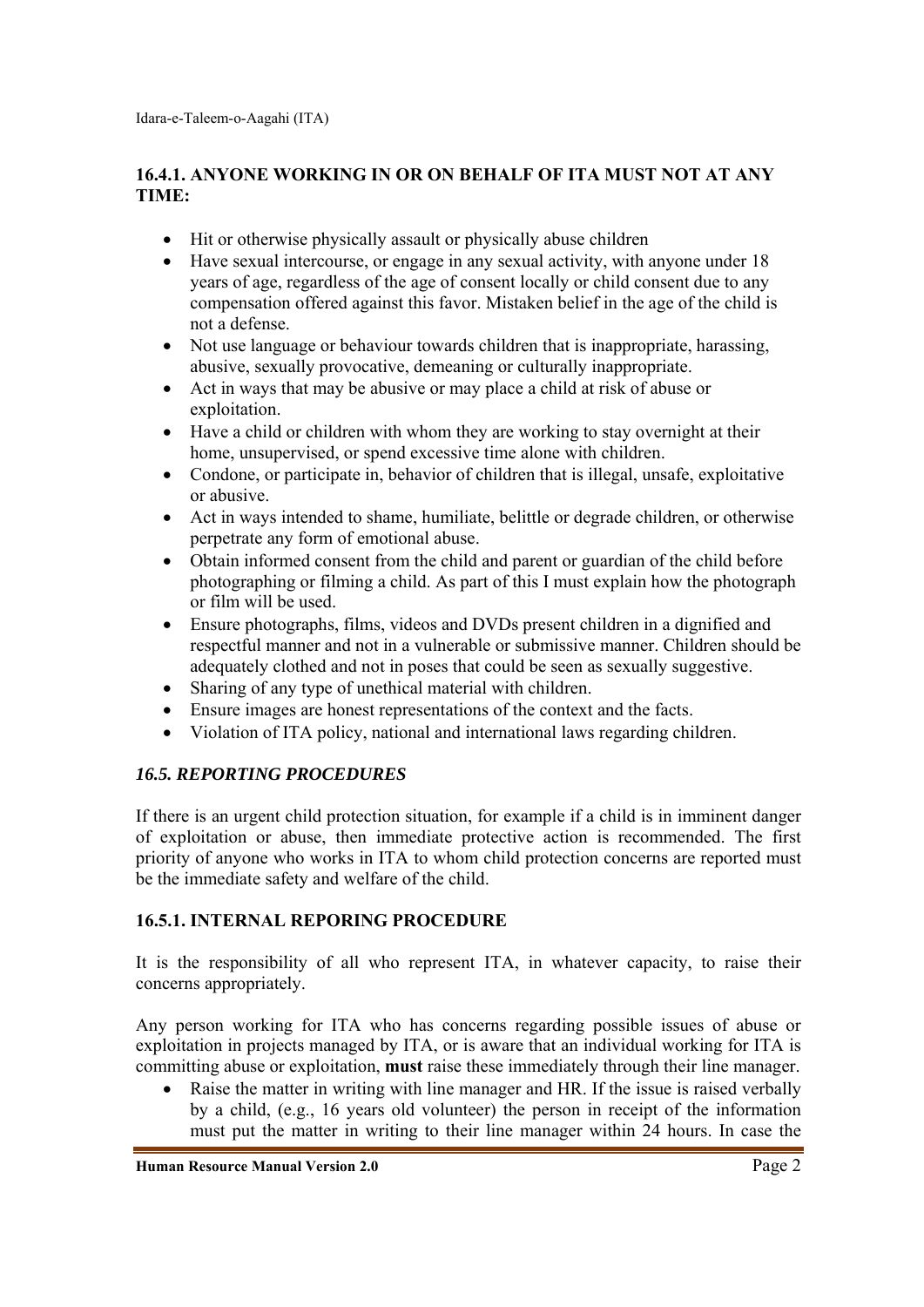complaint relates with line manager, the complainant must report to manager HR / child protection officer at  $hr@$  itacec.org and complaints@itacec.org with Child Safeguarding Incident reporting form. The line manager will raise the complaint within 24 hours to the appropriate level of management / manager HR / child protection officer at  $hr@$  itacec.org and complaints $@$  itacec.org to investigate the matter.

- Individual's manager will notify the complainant and manager HR/child protection officer once matter has been resolved.
- In schools, the principal is responsible to ensure the protection and safeguarding of children and serve as child safeguarding officer. S/he will immediately report to the respective district child protection officer and child protection officer.
- In case the complaint is against line manager, the complainant register complaint to manager HR / child protection officer at  $\text{hr}\textcircled{a}$  itacec.org and complaints  $\textcircled{a}$  itacec.org.
- Child protection officer / manager HR is responsible to keep record of all the complaints in online complaint register maintained virtually. Only child protection officer and secretary board will be provided access to the complaint register/record.
- If the person working for ITA is not satisfied or the complaint relates with manager HR or child protection officer, they should contact to the Secretary Board (Mr. Muhammad Asif Sultan at  $a$ sif.sultan@itacec.org).
- Secretary Board will be responsible to communicate all such cases to CEO and board members as per the nature of the complaint.
- If it is not possible to do this with an immediate line manager due to any reason, issues should be taken to the next level of management.
- In addition, ITA place complaint boxes to provide easy access to beneficiaries to submit any complaint which will be checked by the designated child protection officer on a regular basis.

## **16.5.2. EXTERNAL REPORTING PROCEDURES**

Complaints of this nature raised from outside the organization should use the formal complaints procedures:

- The complaints should be addressed to local focal point or Manager HR in writing through email with Child Safeguarding Incident reporting form at their email addresses or  $complainants@jtacec.org$ . District manager and office in-charge are designed as Child Protection Officer for respective offices. For the said purpose, contact information of Child Protection Officer should be displayed in office and communicated to stakeholders.
- Manager HR / Child Protection Officer is responsible for responding to complaints about ITA's programs, staff, contractors, consultants, interns and volunteers.
- If a matter is raised verbally from outside the organization with anyone who works for ITA (volunteer, interns, employee, contractor, consultant), the person in receipt of the information must put it in writing immediately to their manager/local focal point/district child protection officer. If the complaint is against line manager, the complainant should contact with manager HR and child protection officer at hr@itacec.org or complaints@itacec.org.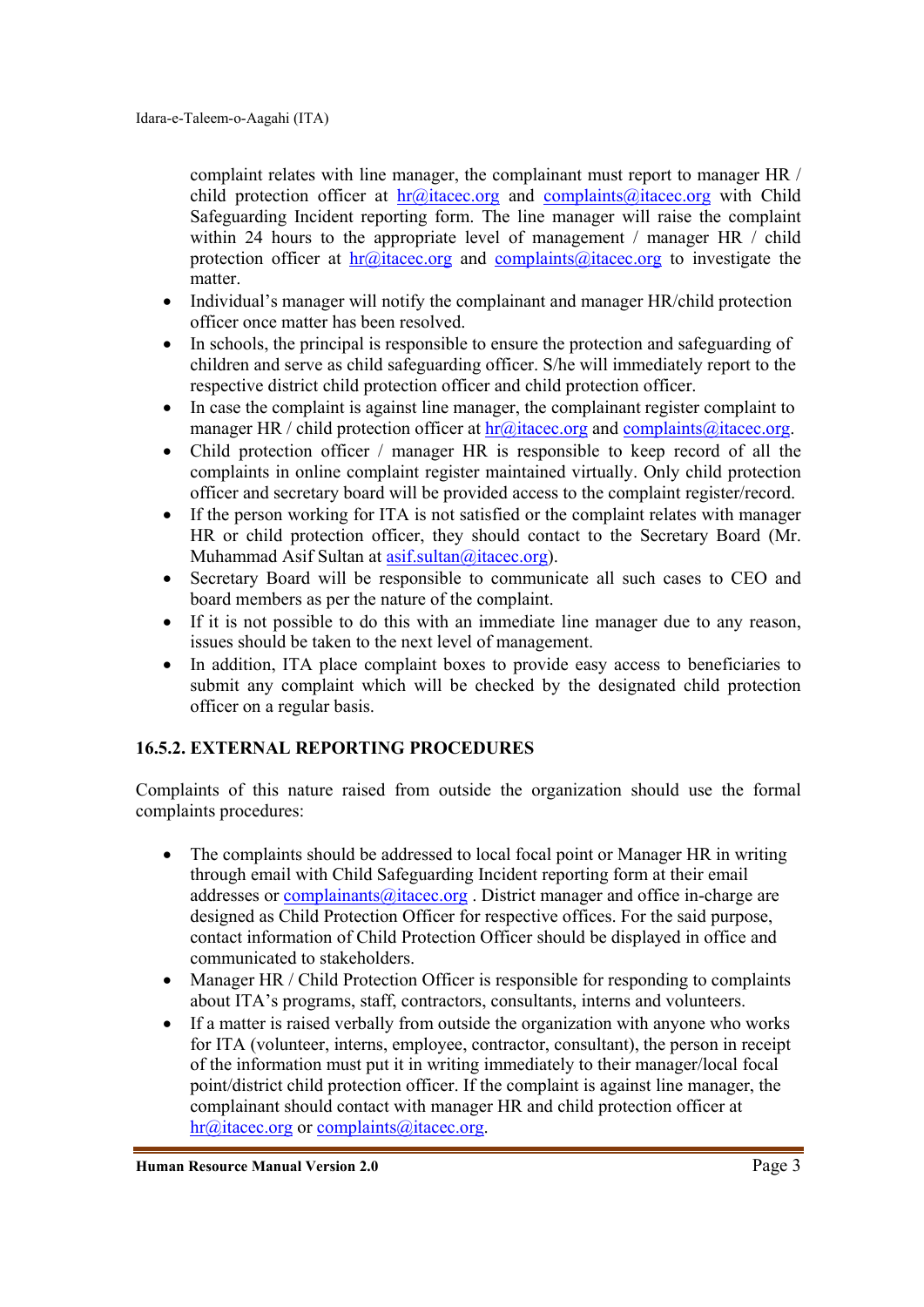- If the complaint is about the Manager HR, complaint should be directed to the Secretary Board (Mr. Asif Sultan at asif.sultan@itacec.org).
- Any concerns raised will be treated with the absolute confidentiality and without delay.

If there appears to be a situation of abuse in a partner organization, vendors, contractors one outcome may be to withdraw or pull out of the networking/partnering relationship.

# **16.5.2. DEALING WITH DISCLOSURE, SUSPICION AND ACCUSATION**

ITA recognizes that disclosures (i.e. when a specific allegation of abuse or exploitation is made against a named individual) and suspicion (i.e. when concern is expressed about abuse or exploitation that may have taken place or be in prospect) should always be investigated and acted upon swiftly.

In this regard, the welfare of children is the paramount consideration. Any information offered in confidence to ITA staff member or volunteer should be received on the basis that it will be shared with the relevant person in authority: this will in the first instance be a line/senior/HR manager. In case of any violation regarding confidentiality, strict disciplinary action should be taken against the person who share the complaint content with anyone other than concerned person. ITA will ensure the safety of complainant from all sort of negative consequences.

## **16.5.2.1. IF YOU SUSPECT A CHILD IS BEING ABUSED PHYSICALLY, SEXUALLY OR EMOTIONALLY**

- Keep calm. Do not say or show that you are shocked and try to act normally.
- Do not investigate and do not question the child. If a child reports exploitation or abuse directly to you, only ask questions in order to get just enough information to prepare the complaint e.g. 'who, what, where, when' questions, but not 'why' questions.
- Do not challenge parents, guardians or teachers about your concerns and don't make any judgment
- Record all the details that support your suspicion. Report as soon as possible (within 24 hours) to your line manager. Sign, date and keep a copy.

**Never** agree to keep a secret. You must inform the relevant persons.

# **16.5.2.2. IF THERE IS AN ALLEGATION OF ABUSE OR EXPLOITATION MADE AGAINST YOU**

If the complaint or allegation is against you, inform your line manager immediately (within 24 hours). Record all the details as you know them. Sign, date and keep a copy for yourself, and send a copy to local focal point/line manager/child protection officer/manager HR.

The person will be asked to take leave from their duties on full pay until an investigation has been completed. After investigation, if the allegations are proved, strict disciplinary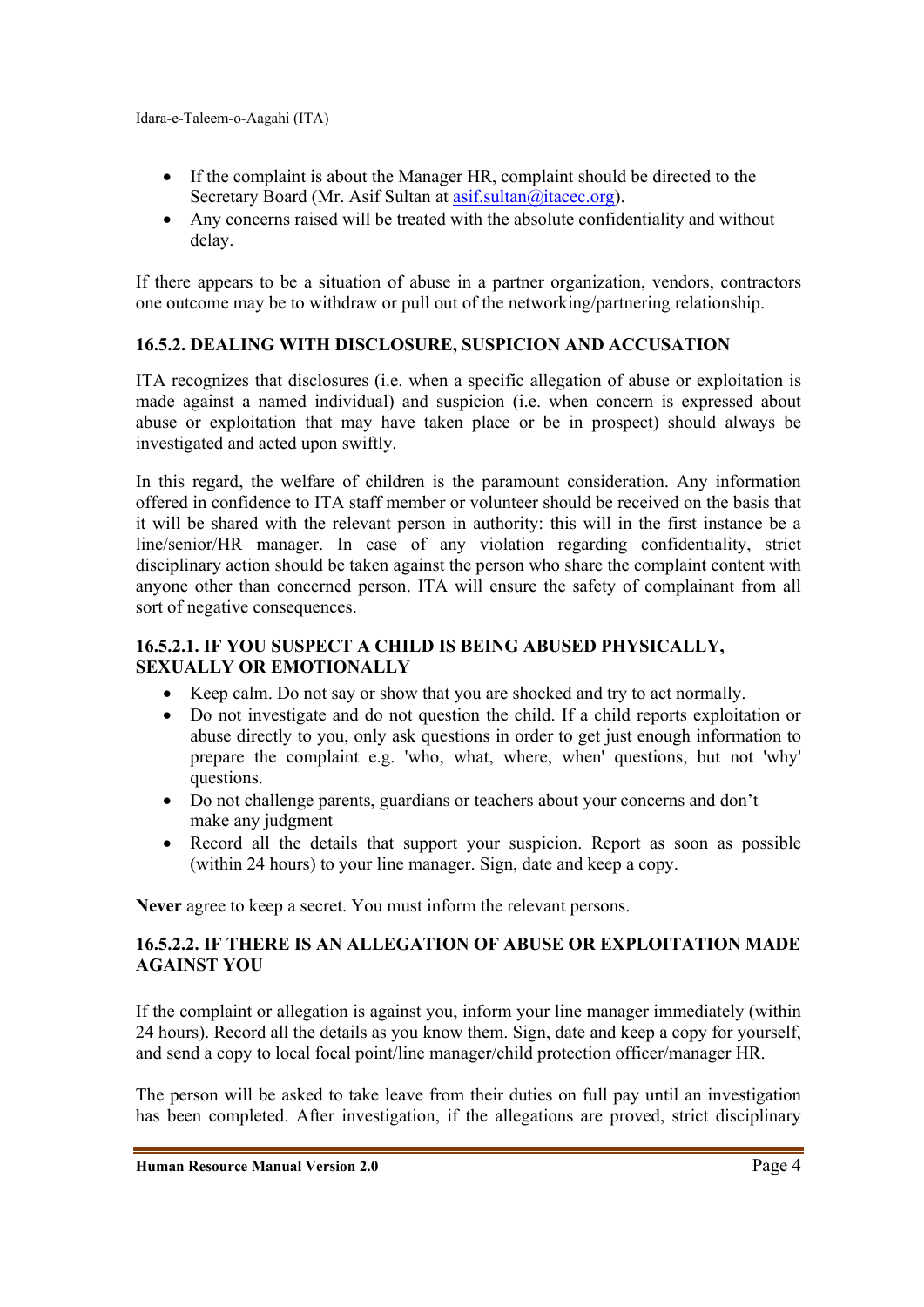action should be taken which may include termination of employment. Otherwise, the said employee should be reinstated on the same position.

If ITA volunteer is the subject of an allegation of child abuse, that volunteer will be asked to withdraw from their work until an investigation has been completed. In both cases, it should be made clear that suspension does not imply guilt but rather protects all parties while an investigation is undertaken.

#### *16.6. GUIDELINES*

#### **16.6.1. MANAGERS WHO RECEIVE REPORTS/COMPLAINTS OF CHILD ABUSE OR EXPLOITATION**

- Act without delay. Always take complaints of this nature seriously and report to local focal point/office in-charge/child protection officer/manager HR within 24 hours.
- Local focal point/office in-charge involve HR Manager if they are going to suspend or move an employee.
- Respect confidentiality. Only pass information on to a person who needs to know, either for the purposes of protecting a child, or investigating the complaint. In case of any violation regarding confidentiality, strict disciplinary action should be taken.
- Discuss with HR whether it's appropriate to approach the parents of the child. Also consider (eg in the case of a 16 or 17 years old) whether to ask the child's consent to approach their parents. The child's welfare is the priority.
- Evaluate the allegation. Many (but not all) will need a formal investigation. If necessary undertake initial fact finding (but do not confront the subject of the allegation).
- If you decide to investigate must inform manager HR/child protection officer.
- Commission an investigation via district/provincial HR Officer/local focal point.
- Normal practice is to suspend an employee during such an investigation.
- Protect those involved: witnesses, complainant, and subject of complaint.
- The most senior manager in the location and child protection officer should be the decision maker. They can take support from manager HR.
- Follow up. If the allegations are proved take appropriate action, for example reporting the matter to local police, dismissing the employee or ending the relationship if they are a volunteer, vendors and contractors. Take local legal advice of child protection unit (e.g. Child Protection & Welfare Bureau) or any other organization working for the protection of children
- Report to HR via your district/provincial manager or head of department.
- Manager HR / child protection officer is responsible to report any such issue to program manager for communication with donor within 24 hours of the receipt of any complaint.
- Follow up with complainant if possible.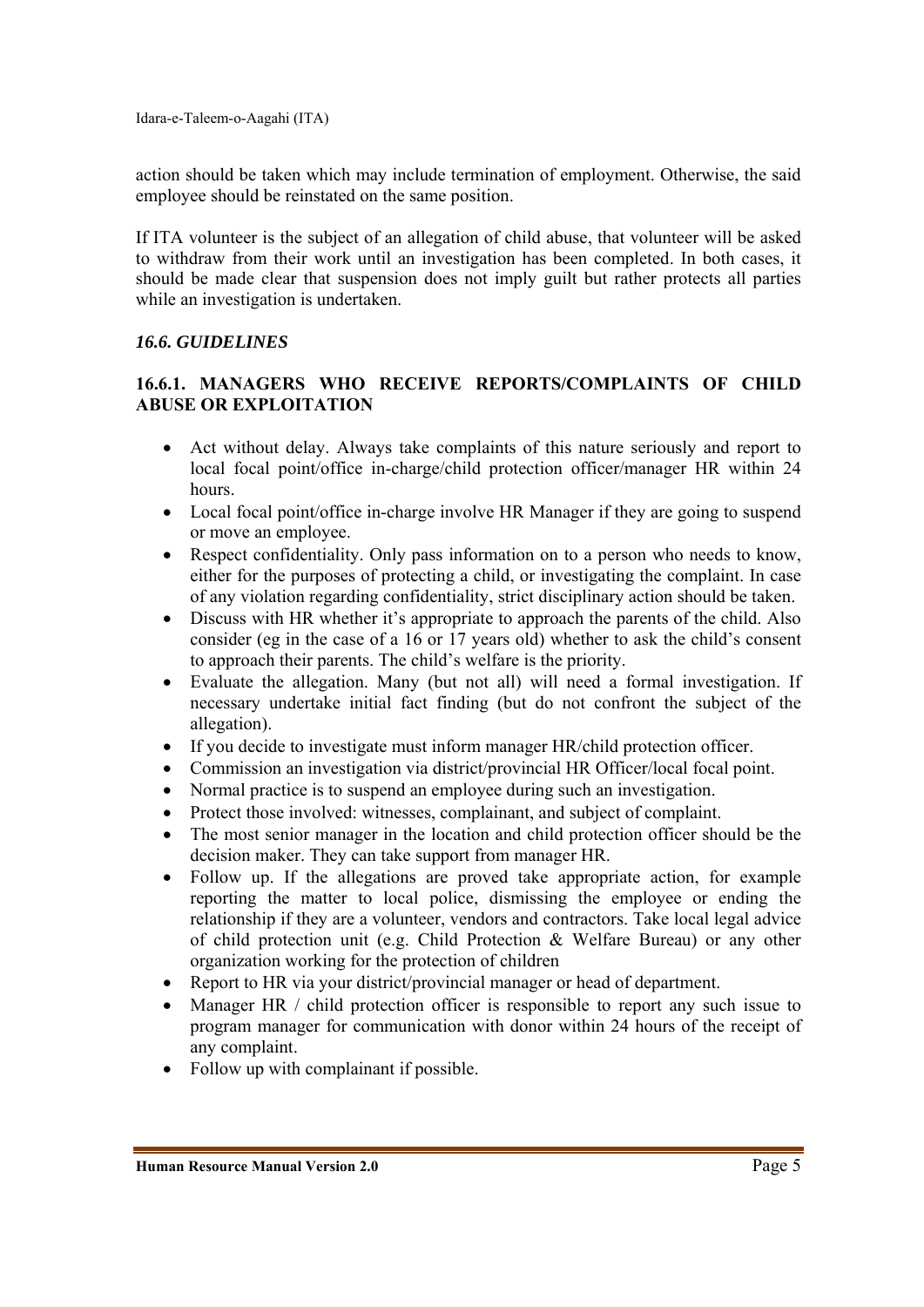If the complaint is about a partner organization, work with them to identify a  $3<sup>rd</sup>$  party to conduct the investigation. If the outcome is that child abuse or exploitation has occurred, ongoing work with the partner organization cannot include the individual concerned. Consider referral to the police or other statutory authorities for a criminal investigation and prosecution under the law of the province/district where they work.

# *16.7. GOOD PRACTICE WHEN WORKING WITH CHILDREN*

## **It is inappropriate to:**

- Spend excessive time alone with children away from others.
- Take children to your own home, especially where they will be alone with you.
- Develop relationships with children, which could in any way be deemed as exploitative or abusive.
- Use language, make suggestions or offer advice which is inappropriate, offensive or abusive. This could be verbally or via email or text message.
- Behave physically in a manner that is inappropriate or sexually provocative.
- Sleep in the same room or bed as a child with whom you are working.
- Do things of a personal nature for children, which they can do for themselves.
- Discriminate against, show different treatment to, or favour particular children to the exclusion of others.
- Make pictures and videos of children / beneficiaries in personal/mobile camera.

 Use of any picture/video on any sort of media particularly personal social media platforms as staff members/volunteers/inters etc. are bound to forward all such information to relevant program manager/marketing team to upload updates on social media. No one is allowed to use their personal social media to upload any kind of activity.

#### **When in contact with children under the age of 18:**

- Be aware of situations, which may present risks and manage these.
- Plan and organize the work and the workplace so as to minimize risks.
- Be visible to others when working with children whenever possible.
- Be open. Create and maintain a non-defensive attitude and an open culture in which to discuss any issues or concerns.
- Foster a culture of mutual accountability so that any potentially abusive or exploitative behavior can be challenged.
- Develop a culture where the children can talk about their contacts with staff and others openly.
- Respect each child's boundaries and help them to develop their own sense of their rights as well as helping them to know what they can do if they feel there is a problem.
- Always use official camera to capture pictures/videos. Forward program activities/updates to designated staff members e.g., program manager or marketing team to upload on social media.

• Provide necessary information to parents/children to take consent for using children pictures/videos on printed material / social media.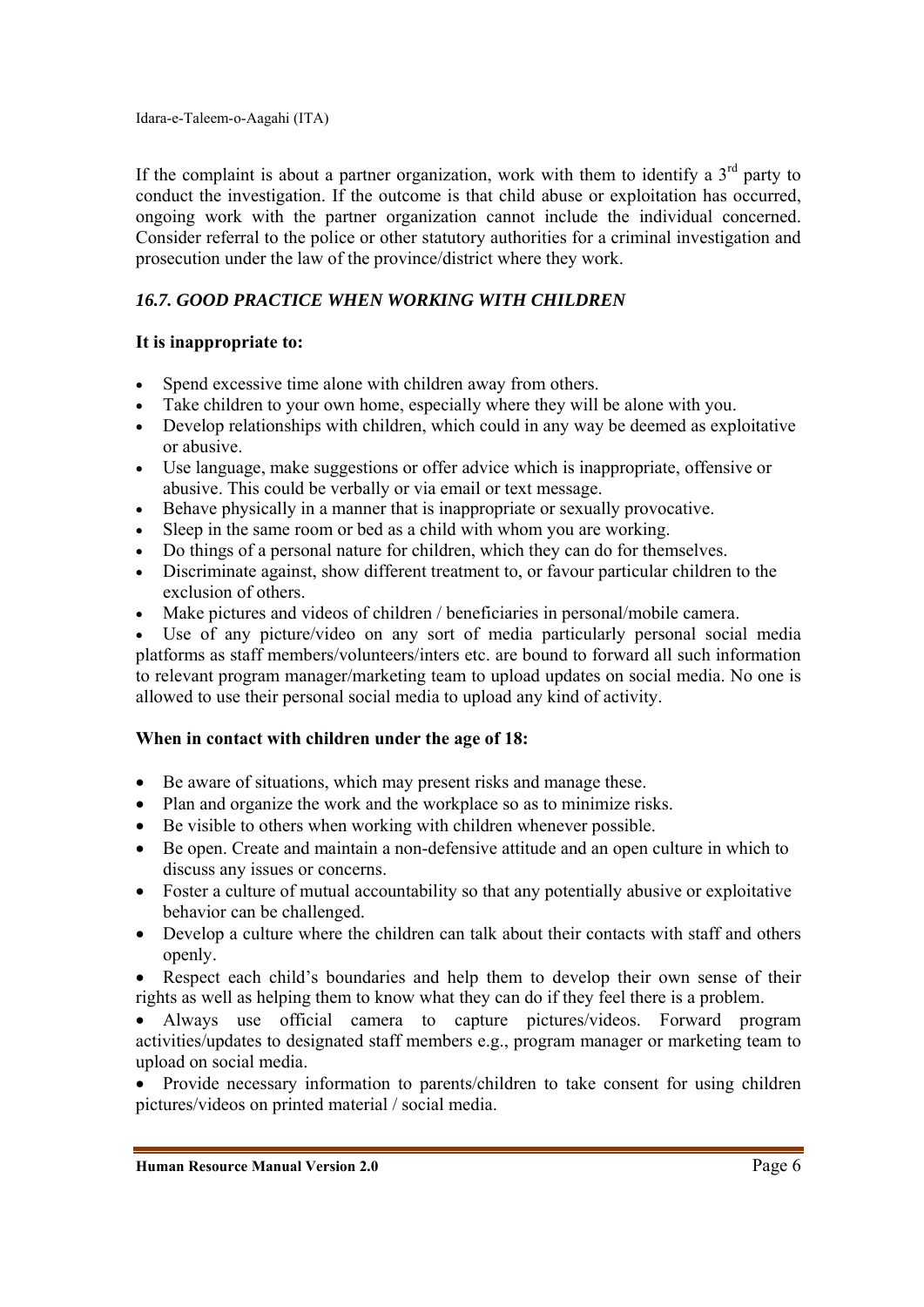Adhere ITA's policy, national and international prevailing laws regarding child safeguarding e.g., child labor, child marriages, child rights etc.

# *16.7. PREVENTION OF ABUSE AND EXPLOITATION AND RAISING AWARENESS OF THE POLICY*

#### **Working with Children**

All managers are expected to adhere to ITA's *Recruitment Policy* when recruiting people to work with children. Although abuse and exploitation of children can occur anywhere, it is recognized our beneficiaries may be particularly vulnerable in this respect.

All employees must sign appointment letter stating that;

I will not abuse or exploit children (under the age of 18) in any way and will report any such behavior of others to my line manager/local focal point/child protection officer/manager HR.

Moreover, it is mandatory for all employees, visitors, volunteers, interns and donor representatives to sign acknowledgement form (child safeguarding) before interacting with children. It is the responsibility of both line manager and HR  $\&$  Admin officer to ensure provision of policy guidelines and take signature on acknowledgement forms. In addition to those volunteers working in partner organizations to conduct any kind of survey on behalf of ITA or using the name of ITA must sign acknowledgement form before representing ITA/interacting with children. For the said purpose, respective program manager is responsible to ensure strict compliance.

Breaches of this policy or the Code of Conduct will be dealt with under the disciplinary procedures and appropriate disciplinary action should be taken.

Any employee who enters into commercial sex transactions or engages in sexual behavior with anyone under the age of 18 will be considered as having committed a disciplinary offence and will be dealt with under the disciplinary procedures.

If ITA employee is found to have committed acts in relation to children and young people which are criminal or which contravene the principles and standards set out in this policy, ITA will take disciplinary action and or any other action that may be appropriate to the circumstances. If volunteers, consultants or contractors are found to have committed such acts, the volunteering, consultancy or contract relationship will be ended. This policy also covers the individual's code of conduct during office hours, field visits, leaves etc. and any violation of prevailing laws and this policy should be dealt strictly. Furthermore, it also covers the violations by family members/at home e.g. child labor, exploitation, neglect etc. It is further clarified that employees, interns, volunteers, partner organizations and vendors must adhere ITA policy, national and international laws pertaining to child safeguarding.

Anyone working with ITA who is disciplined or dismissed for such an offence must be referred to the child protection authority. This also covers people who choose to leave pending an investigation.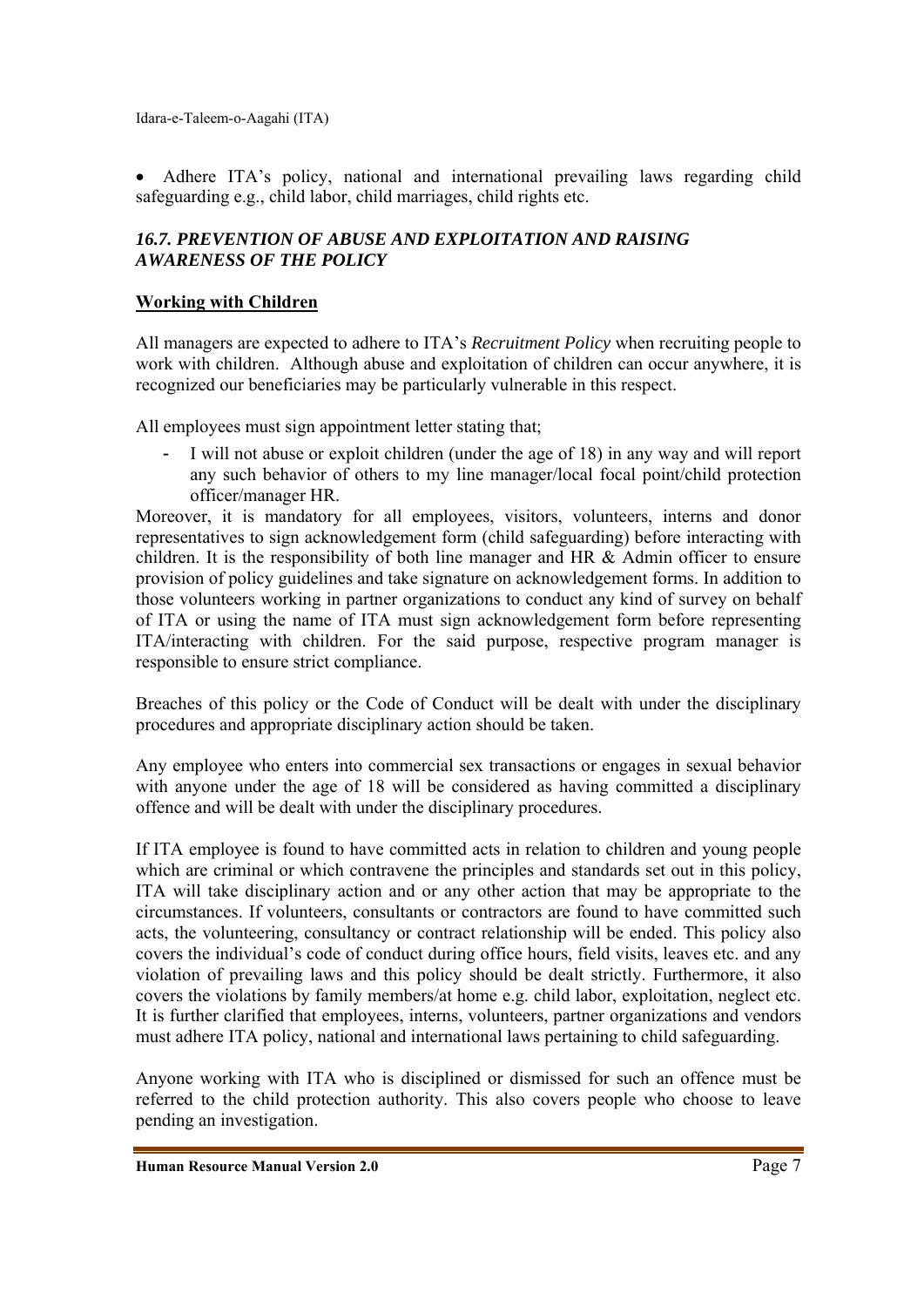Employees/volunteers/interns/consultants/contractors/partner organizations and their staff members will be made aware of this policy in a number of ways;

- The child safeguarding policy statement will be included in employee orientation pack, (which is sent to all new employees). Moreover, everyone who represents ITA should sign child protection policy.
- **In case of child protection officer / manager HR is on leave, secretary board will serve as child protection officer.**
- Volunteers/inters/consultants/partners/donors will be made aware of child protection guidelines via appropriate communications channels.
- Managers are responsible for including child protection issues in recruitment and selection process particularly during induction and ongoing performance management for relevant posts.
- ITA's expectations regarding the sexual behavior of their employees are required part of induction for all post. Accordingly, questions related to child protection must be asked from candidates during interviews.
- ITA reference check process should contain question regarding the code of conduct/behavior with children.

## *16.7. CHILD SAFEGUARDING COMMUNICATION*

In order to prevent increasing the vulnerability of beneficiaries in our campaigning, advocacy and general communications work, the following approach applies:

- ITA has a **duty of care** to protect children even if they are willing to participate and voice their concerns. Therefore, any image or recorded case history of a child must not place him/her at risk or render him/her vulnerable to any form of abuse or exploitation.
- In most cases, the story of a child can be told through application of our existing guidelines on informed consent, however, there are some key areas where ITA needs to be extremely alert and sensitive to child protection issues. In these cases, the **identity** of children, under the age of 18, must not be revealed.
- It is important to seek advice from program staff as a means of ascertaining the age of the interviewee (as sometimes it is difficult to determine).
- This applies, even if a parent/guardian gives **informed consent** for a child to be interviewed in a way that reveals their identity. ITA staff make sure that parents are provided necessary information at the time of signing consent form for using pictures, videos, and identity of their child on social media and project material etc. In case of non-compliance, strict disciplinary action will be taken against the involved staff member(s).
- Staff members, volunteers, interns, interviewers, consultants, and donor/government representatives are not allowed to take pictures in their personal cameras. They are advised to use official camera for all sort of pictures/videos etc.
- A story gatherer (interviewer, photographer or video-maker) should therefore **exercise judgment** and creative skills to tell a powerful story in a way that doesn't reveal a child's identity.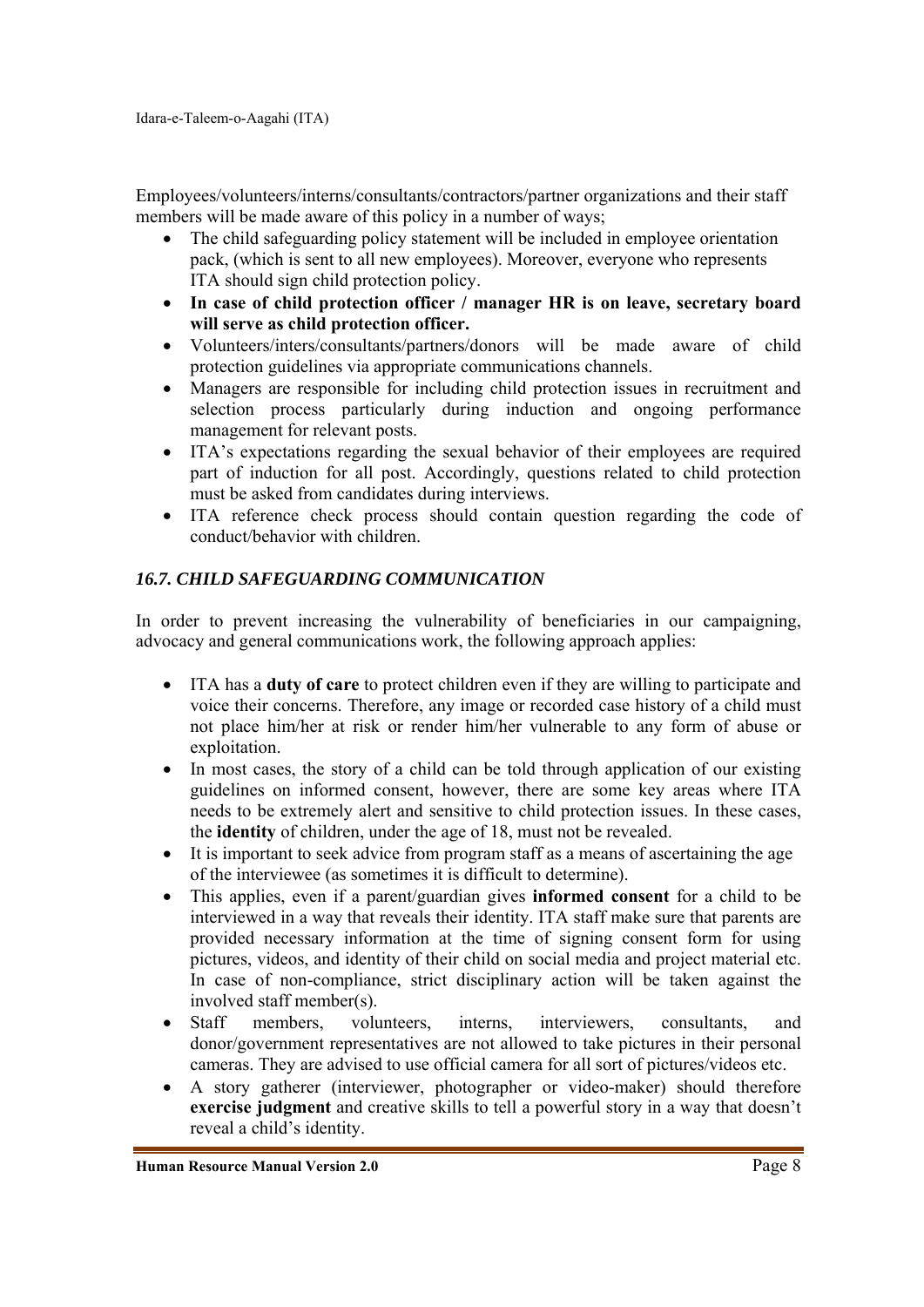• Sign off procedures are clear, with appropriate levels of sign off authority applied to content gathering and creative execution phases.

# *16.8. INCORPORATING CHILD SAFEGUARDING INTO PROGRAMME WORK*

All employees and representatives should aim to:

- Plan and organize the work and the workplace so as to minimize risk of abuse, exploitation or harm coming to a child.
- In a program involving children, program manager will also act as Child Protection Officer whose role includes child safeguarding over other program commitments.
- Promote a culture of openness in relation to child safeguarding issues, where any issues or concerns can be raised and discussed.
- Ensure that a sense of accountability exists between staff so that poor practice or potentially abusive or exploitative behavior can be challenged.
- Talk to children about their contact with staff or others and encourage them to raise any concerns.
- Empower child beneficiaries and communicate to them their rights, what is acceptable and unacceptable, and what they can do if there is a problem.
- Communicate to child beneficiaries what standards of professional practice they can expect of ITA staff and what to do if they feel that anyone who works with ITA is falling short of these standards.
- Conduct risk assessment and formulate mitigation strategies at all stages including program designing, implementation and reporting. Program manager/coordinator is responsible to conduct risk assessment with the help of program/district teams. Manager HR is responsible to provide approved format to conduct risk assessment and support to program teams regarding risk assessment.
- ITA maintains risk register to keep complete record of associated risk and mitigation strategies.
- Program managers and Child Protection Officer review risk register and implementation of child safeguarding policy and mitigation strategies.

## *16.9. LIST OF STAFF MEMBERS RESPONSIBLE FOR CHILD SAFEGUARDING*

Following staff members are designated and responsible to deal with the child protection or safeguarding complaints. Moreover, the school principals will serve as child protection officers of their respective schools. ITA displays code of conduct of child safeguarding / protection including the contact details of respective child protection officer at the entrance or prominent place of each office to ensure easy access to the complainant.

| <b>Name</b>    | <b>Designation</b> | Email                   | Cell#    | Location  |
|----------------|--------------------|-------------------------|----------|-----------|
| M. Asif Sultan | Secretary Board    | asif. sultan@itacec.org | $0321 -$ | Lahore    |
|                |                    |                         | 8582009  |           |
| Waqas Bajwa    | Deputy Director    | waaas@itacec.org        | $0300 -$ | Islamabad |
|                |                    |                         | 8524432  |           |